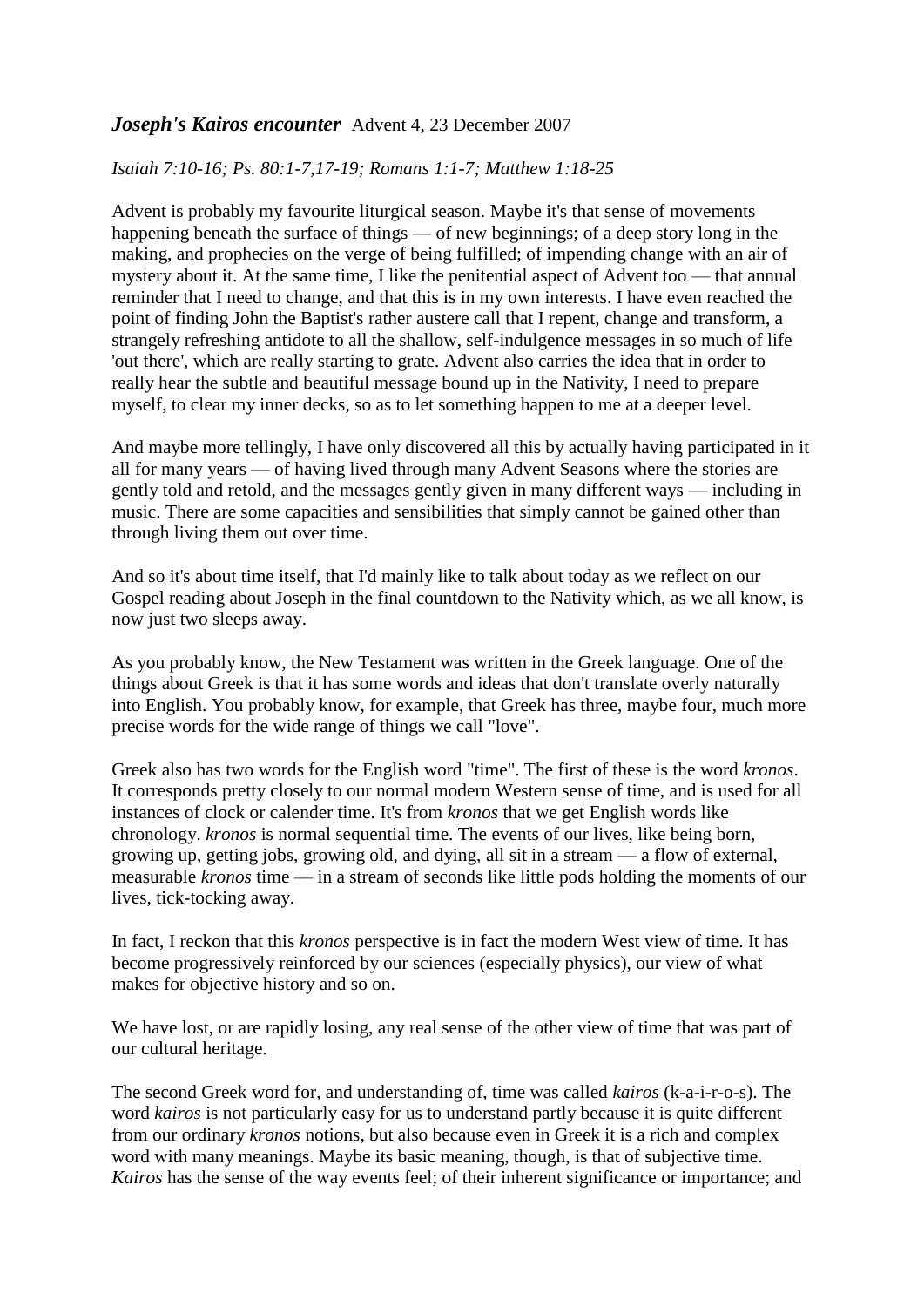also that sense we sometimes get about the timing of an event. *Kairos* also has strong connotations of opportunity, and of the mysterious, or the epic. My personal favourite way of thinking of *kairos* is to think of it as story time : this thing worth talking about happened, then that happened. They all started "once upon a time" — or once upon a *kairos* if you will.

If that's not all entirely clear, then maybe another way of getting into this *kronos* vs *kairos* distinction is to look at a more extreme example closer to home. If we modern Australians live with an overwhelmingly *kronos* view of time, then our predecessors in this land, the aborigines, had an overwhelmingly *kairos* one. As I understand it, the aborigines generally saw existence as coming out of, and being part of, what is now called in English 'the Dreaming', or 'Dreamtime'. The Dreaming for the Aborigines was at least as real as the physical sensory reality 'out there'. The aborigines called it the 'all-at-once' time instead of the 'one-thing-after-another' time.

In fact, they thought that they were born with an eternal Dreaming aspect to themselves and at their death returned to the Dreaming, which was seen as the past, present and future coexisting — or 'everywhen' as one commentator has neatly called it. The Dreaming view of things was underpinned by a rich collection of shared stories, all charged with sacred significance, and which all had a kind of "once upon a time" character. What then was of particular interest to the aborigines was taking the opportunities when they came up to get in touch with the sacred and the Dreaming stories.

I don't know whether any of you remember the old 1970s film by Peter Weir called The Last Wave but it begins with a quotation that summarises all this very nicely :

Aboriginals believe in two forms of time. Two parallel streams of activity. One is the daily objective activity ... The other is an infinite spiritual cycle called the "dreamtime," more real than reality itself. Whatever happens in the dreamtime establishes the values, symbols, and laws of Aboriginal society. Some people of unusual spiritual powers have contact with the dreamtime.

Now, I am not suggesting that we should all become Aborigines, or anything. In fact, I suspect that the Dreaming view of things came about in part because the events of a huntergatherer tribe's life didn't really need a *kronos* view.

But I do think we do have things to learn from them. I reckon the modern West has gone too far the other way and has fallen into the trap of thinking that *kronos* time is all there is to reality, which is one reason I think lots of people think they can't tune into religion. That's why the Greek, and for that matter Hebrew, view of things are of so much use to us. They, coming from cultures that were kind of half way between the ancient hunter-gatherer ones, and our modern one — still have a balance seeing both forms of time and the worth in each.

Regaining a *kairos* perspective on time is also critical if we want to understand many aspects of our own religion — because *kairos* is the medium of the Holy Spirit. For example, when at the beginning of St Mark's Gospel Jesus comes out of the wilderness and starts his ministry by saying "the time is fulfilled and the Kingdom of God has come near, repent and believe in the Good News", the Greek word translated here as 'time', is in fact *kairos*. So when Jesus says that in him the *kairos* is fulfilled, we need a sense of epic, and of an opportunity, and of this being the 'right' time, or else we trivialise the Gospel message.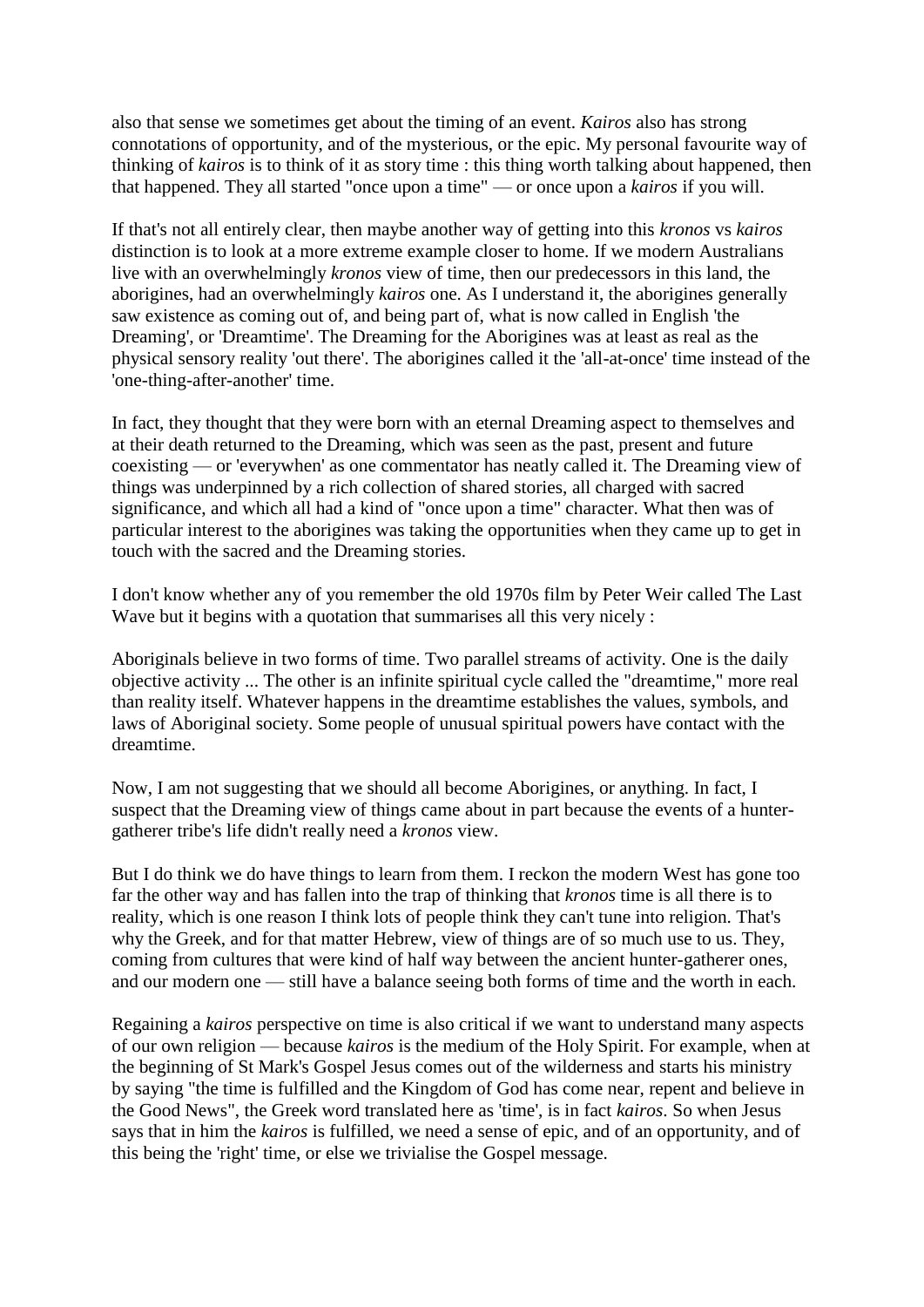With that rather long backgrounder let's now turn today's Gospel story. In St Matthew's Gospel, maybe a little surprisingly, the very first character to walk onto the stage is not Jesus or even John the Baptist, it's Jesus' adoptive father-to-be, Joseph. Joseph seems to be living out an ordinary, unremarkable kind of life, presumably seeing the passage of his life through the kind of ordinary *kronos* lenses that we mainly see ours. Anyway, we learn he is engaged to a very young woman called Mary and he has a pretty serious problem to deal with : he has just found Mary is pregnant, and he knows he isn't the father. Because he's a decent kind of chap, Joseph thinks about it and he decides that he won't have her publicly punished as was his right, but rather he will quietly dismiss her.

Difficult situations, socially and morally, do come up in our ordinary day-to-day surface lives — and they do need thinking through. I reckon Joseph's answer was pretty good. I hope I would behave as well in the same circumstances. But that said, Joseph's answer was also rather conventional. It's the kind of thing that might be expected as one experiences the surface flow of life through *kronos* time.

What happens next is the first of many remarkable intersections of *kronos* and *kairos* events in the Gospels. We are specifically told that : 'just when he had resolved to do this' (dismiss Mary) — in other words at a *kronos* point — he has a dream, and is suddenly told that he is about to become the adoptive father, and namer, of the Messiah of Israel.

Wow. Actually, this isn't so much an intersection of the *kronos* and *kairos*, it's more like an eruption of *kairos*. Joseph's previous conventional ways of looking at his problem have been completely shown up, and blown apart, by the equivalent of the Hebrew Dreaming surging up and grabbing him. In fact, you could almost say that this was literally the Hebrew Dreaming because he finds out about the new perspective in a dream. And, interestingly, have you noticed what time is actually like in dreams, and how it runs?

Let's put ourselves in Joseph's situation. You are dreaming and suddenly an angel is telling you that the child of your fianc, e is actually from God and is the long awaited Messiah, and your appointed role is to marry Mary, name the child Jesus, and give him his descent from King David. What would you do? Would you believe the dream enough to do all this?

Joseph's time of decision is in itself a *kairos* moment — an opportune moment, part of a sacred drama. Joseph made a choice to participate in the Christ story, to enable it to happen in one sense, and in doing so has become part of our Dreaming — just look at any Roman Catholic bookstore!

Of course, the event that we remember in two days time is a much bigger one. The Incarnation is itself a *kairos* event writ about as large as they come. It may have happened 2000 years ago in *kronos* time, but surely it is also an eternal *kairos* one too. The very fact of the Incarnation is a paradox — it speaks of the way *kairos* and *kronos* interact. The whole point of the Incarnation is the way *kairos* enters into *kronos* : the word, the story, the Dreaming, enters into normal time as a person.

And maybe that is the way things always have to be. In St John's Gospel Jesus famously made the cryptic remark that "before Abraham was, I am". That almost sounds like that aboriginal idea of the Dreaming, of being everywhen, outside *kronos* time. In fact, in my book, 'eternity' is a *kairos* idea, not a *kronos* one — eternal life for me is not so much the idea that I will have a conventional existence forever in a *kronos* stream of time after I die, it's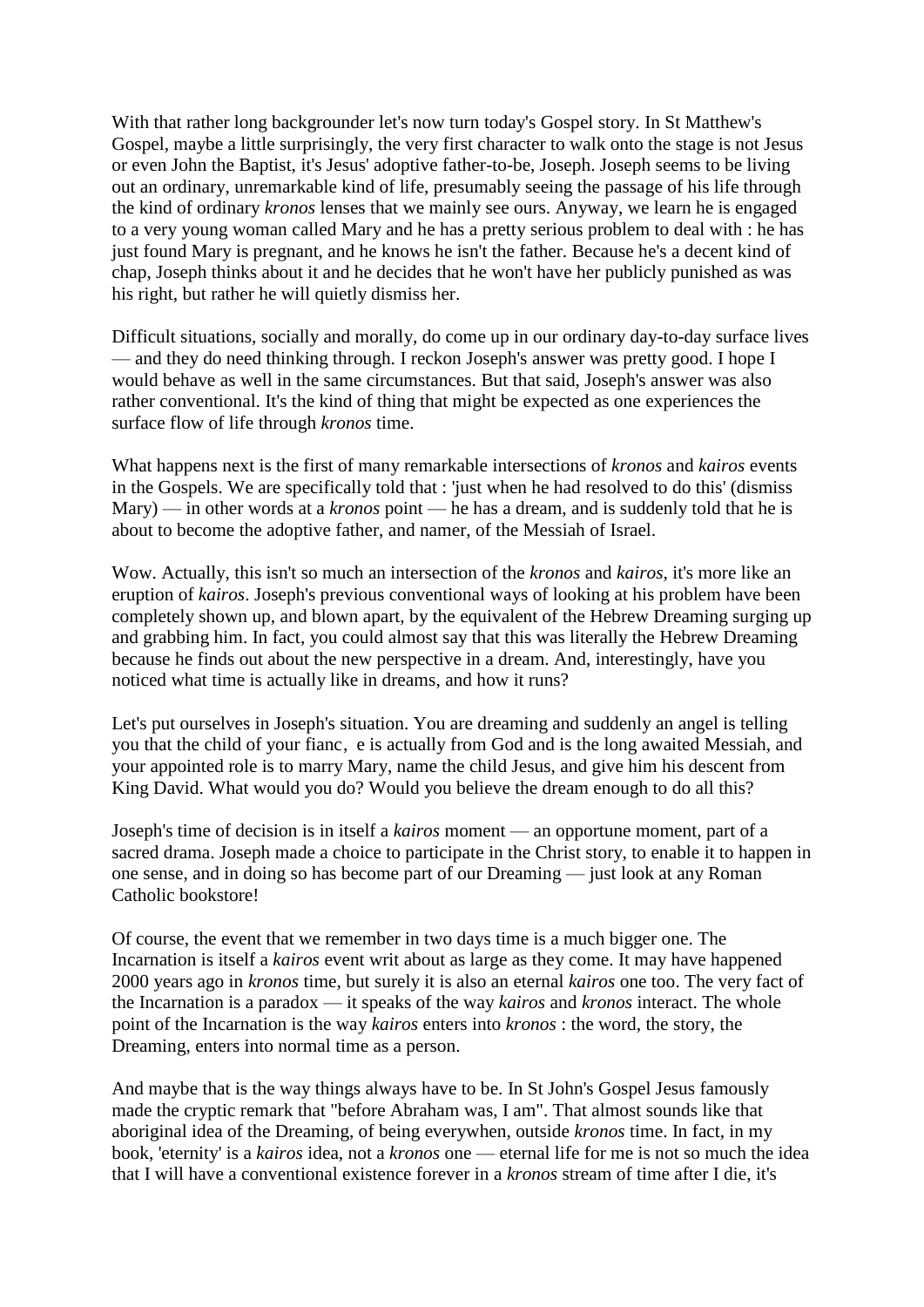more that 'I' (whatever that idea really means) will get to participate fully in God's reality which is outside our ordinary notions of time.

That said, of course we do live out our existences in ordinary *kronos* time. So even if we are willing to countenance this unfamiliar idea, what do we practically do with this notion of extraordinary *kairos* time? How are we supposed to grow into eternal life?

Well, maybe one thing to do is to first recognise, as the Greeks and Hebrews did, that *kairos* and *kronos* time do intersect. As Ecclesiastes famously says (using the Hebrew equivalent of *kairos*) everything has its Season. But there is an art to feeling how this happens. Maybe that's another way of saying that we need to learn how to listen for the Holy Spirit at work blowing on us, gracing our lives, making us glow at unexpected times.

But we can also prepare ourselves — to try and keep a little piece of Advent with us throughout the rest of the year. Some ideas for helping this include developing a capacity for stillness, because that helps develop our sensibility to listen for the *kairos* nature of events in the present moment. Also, we need to, a bit like the aborigines, immerse ourselves in our own sacred stories. It's these that give us the inner landscape to relate to the bigger view of things. Our gospels were not given to us as a redemption theory or philosophy. They were given to us as deep stories. And there is of course also prayer, a mindset of faith and faithfulness and of repentance — of wanting to transform in God.

And last, but not least, there is also maybe learning the art — and it is an art — of feeling our way into the eternal in the everyday. The modern Anglo-American poet, and high profile Anglican convert, T.S. Eliot said this in a late poem Four Quartets:

Time past and time future Allow but a little consciousness. To be conscious is not to be in time But only in time can the moment in the rose-garden, The moment in the arbour where the rain beat, The moment in the draughty church at smokefall Be remembered; involved with past and future. Only through time time is conquered. —T.S. Eliot. *Four Quartets*.

Our deeper places, our souls, move on a different time scale to our busy, and shallow, senses and our rapidly darting, thinking minds. We need to learn how to sense those deeper currents under the shallows and ripples and eddies of surface experience — and feel our way into the deeper patterns at work in the stories of our lives, in our culture and in the fabric of existence itself.

Needless to say this topic of time is huge and rather mysterious. So, if what I have been talking about sounds a bit too, well, abstruse :-) then maybe I should leave you with a more down-to-earth with a quotation from the late Fr. John Main who said this at the end of an Advent many years ago :

As the four week period of preparation for Christmas draws to a close and we approach the feast itself I would like you to know that we wish you much joy and deeper peace as we are led more deeply into the mystery of the Lord's birth. Our period of preparation for celebrating